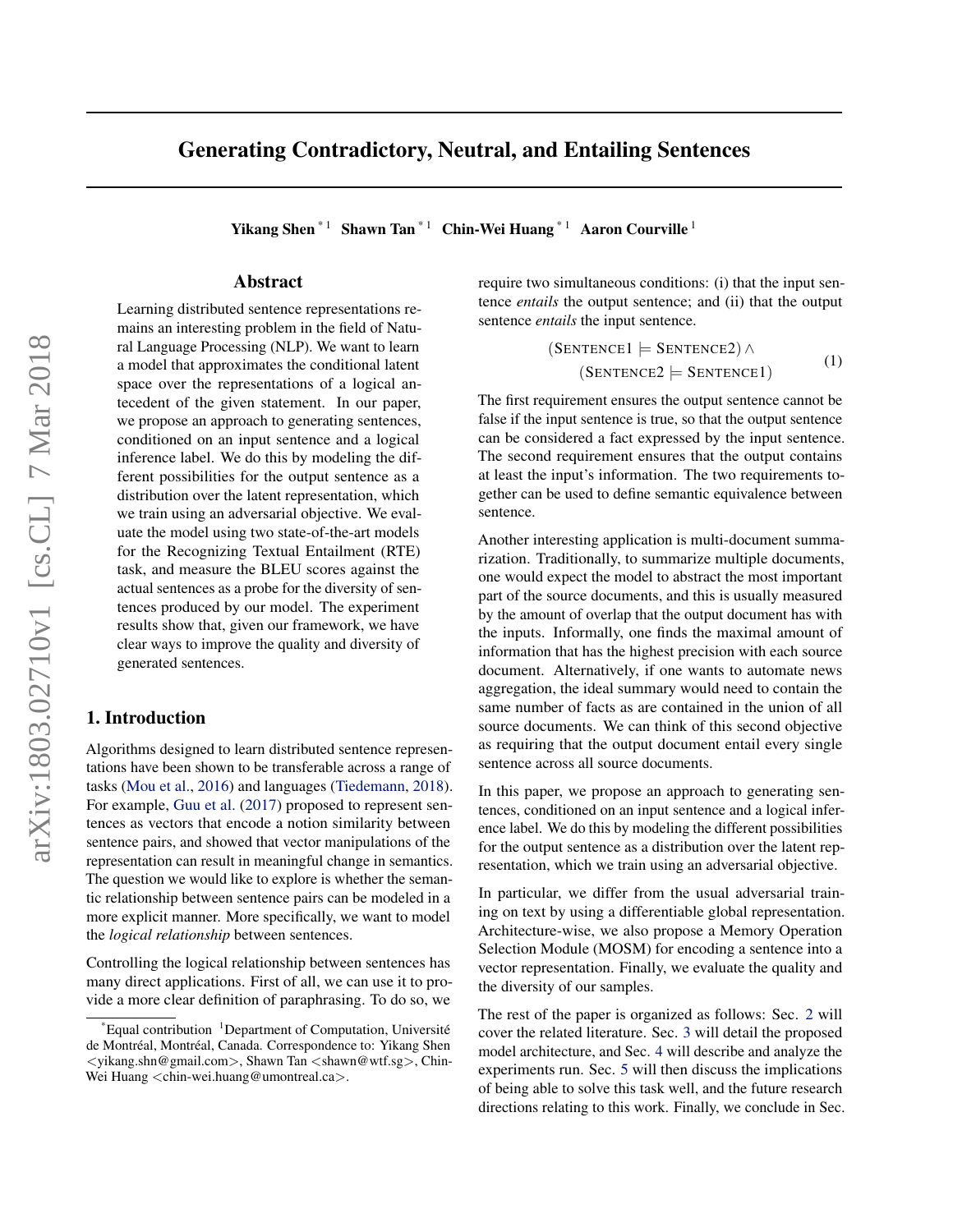<span id="page-1-0"></span>[6.](#page-7-0)

# 2. Related Work

Many natural language tasks require reasoning capabiliities. The Recognising Textual Entailment (RTE) task requires the system to determine if the *premise* and *hypothesis* pair are (i) an entailment, (ii) contradicting each other or (iii) neutral to each other. The Natural language Inference (NLI) Task from [Bowman et al.](#page-7-0) [\(2015a\)](#page-7-0) introduces a large dataset with labeled pairs of sentences and their corresponding logical relationship. This dataset allows us to quantify how well current systems are able to be trained to recognise sentences with those relationships. Examples of the current state-ofthe-art for this task include [Chen et al.](#page-8-0) [\(2017\)](#page-8-0) and [Gong](#page-8-0) [et al.](#page-8-0) [\(2017\)](#page-8-0).

Here we are interested in generating natural language that satisfies the given textual entailment class. [Kolesnyk et al.](#page-8-0) [\(2016\)](#page-8-0) has attempted this using only sentences from the entailment class, and focusing on generating a hypothesis given the premise. Going in this direction results in removal of information from the premise sentence. In this paper, we focus on going in the other direciton: generating a premise from a hypothesis. This requires adding additional details to the premise which have to make sense in context. In order to produce sentences with extra details and without some other details, we suggest that a natural way to model this kind of structure is to impose a distribution over an intermediate distribution representing the semantic space of the premise sentence.

In the realm of learning representations for sentences, [Kiros](#page-8-0) [et al.](#page-8-0) [\(2015\)](#page-8-0) has a popular method for learning representations called "skip-thought" vectors. These are trained by using the encoded sentence to predict the previous and next sentence in a passage. [Conneau et al.](#page-8-0) [\(2017\)](#page-8-0) specifically learned sentence representations from the SNLI dataset. They claim that using the supervised data from SNLI can outperform "skip-thought" representations on different tasks. There have also been several efforts towards learning a distribution over sentence embeddings. [Bowman et al.](#page-7-0) [\(2015b\)](#page-7-0) used Variational Autoencoders (VAEs) to learn Gaussian distributed word embeddings. [Hu et al.](#page-8-0) [\(2017\)](#page-8-0) use a combined VAE/GAN objective to produce a disentangled representation that can be used to modify some attributes like sentiment and tense.

There have also been forays into conditional distributions for sentences – which is what is required here. Both [Gupta](#page-8-0) [et al.](#page-8-0) [\(2017\)](#page-8-0) and [Guu et al.](#page-8-0) [\(2017\)](#page-8-0) introduce models of the form  $p(x|z, x')$ , where x is a paraphrase of x', and z represents the variability in the output sentence. [Guu et al.](#page-8-0) [\(2017\)](#page-8-0) introduces z as an edit vector. However, because z has to be paired with x' in order to generate the sentence, z serves a



Figure 1. The conceptual graphical model behind the formulation of our model. The red arrow represents the inference path from  $\phi$ to z.

very different purpose, and cannot be considered a sentence embedding in its own right. Ideally, what we want is a distribution over sentence representations, each one mapping to a set of semantically similar sentences. This is important if we want the distribution to model the possibilities of concepts that correspond to the right textual entailment with the hypothesis.

# 3. Method

Some approaches map a sentence to a distribution in the embedding space [\(Bowman et al.,](#page-7-0) [2015b\)](#page-7-0). The assumption when doing this is that there is some uncertainty over the latent space when mapping from the sentence. Some approaches, like [Hu et al.](#page-8-0) [\(2017\)](#page-8-0) attempt to disentangle factors in the learnt latent variable space, so that modifying each dimension in the latent representation modifies sentiment or tense in the original sentence.

If we consider plausible premise sentences  $\phi$  given a hypothesis  $\eta$  and an inference label  $\ell$ , there are many possible solutions, of varying likelihoods. We can model this probabilistically as  $p(\phi | \eta, \ell)$ . In our model, we assume an underlying latent variable z that accounts for the variation in possible output sentences,

$$
p(\boldsymbol{\phi}|\boldsymbol{\eta},\ell) = \int p(\boldsymbol{\phi}|\mathbf{z})p(\mathbf{z}|\boldsymbol{\eta},\ell)\mathrm{d}\mathbf{z}
$$

Another assumption we make is that given  $\phi$ , z is independent of  $\eta$  and  $\ell$ . The resulting graphical model associated with the above dependency assumptions are depicted in Figure 1.

In our proposed model, we take inspiration from the Adversarial Autoencoder [\(Makhzani et al.,](#page-8-0) [2015\)](#page-8-0), however our prior is conditioned on  $\eta$  and  $\ell$ . [Zhang et al.](#page-8-0) [\(2017\)](#page-8-0) also proposed a Conditional Adversarial Autoencoder for age progression prediction. In addition to the adversarial discriminator, our model includes a classifier on the representation and the hypothesis and label. A similar framework is also discussed in [Salimans et al.](#page-8-0) [\(2016\)](#page-8-0).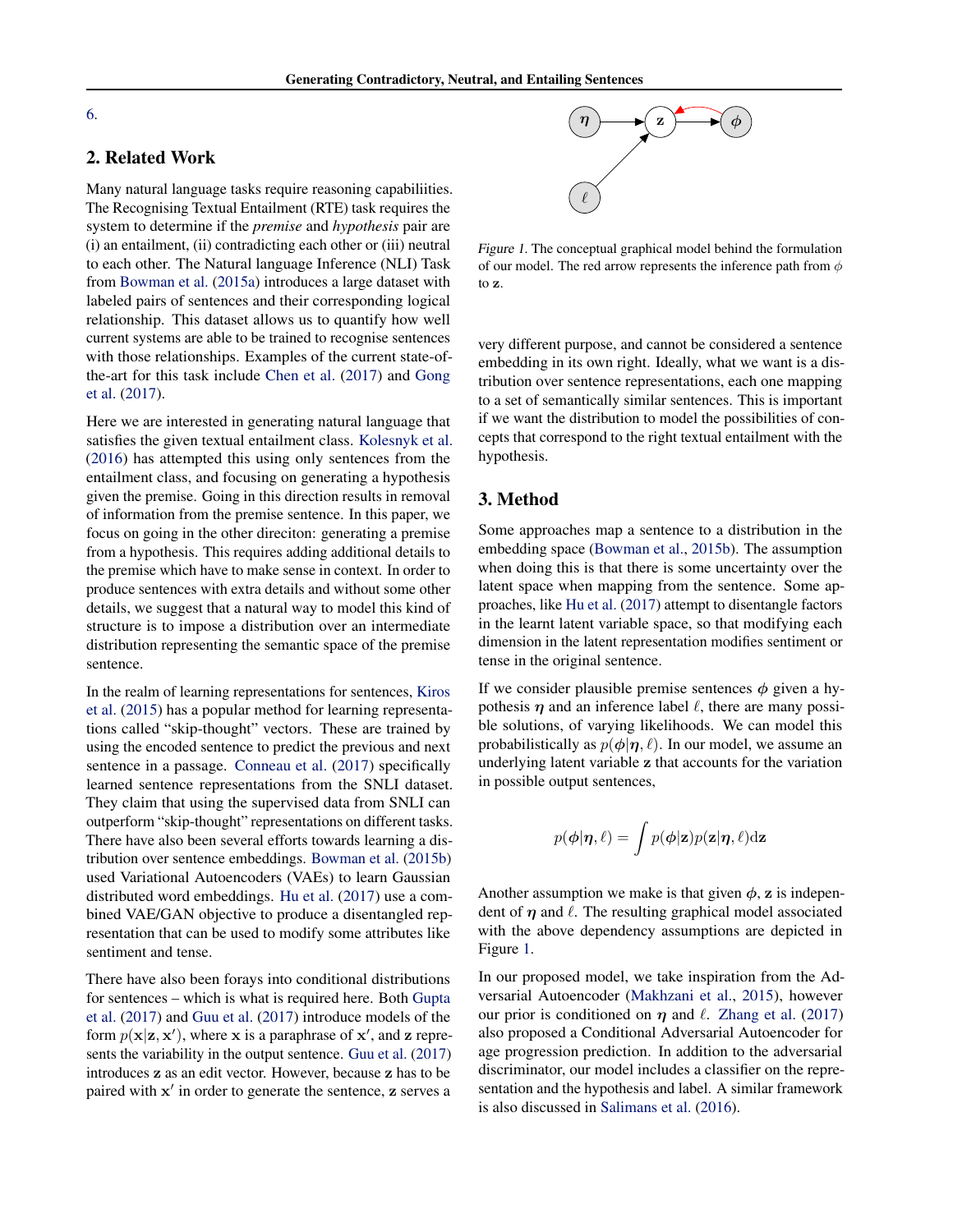

Figure 2. The architecture of the model. The autoencoder maps given premise  $\phi$  to a sentence representation z, and reconstructs  $\phi$ from z. Samples are drawn from the prior conditioned on  $\eta$  and  $\ell$ . The classifier takes z and  $\eta$  as input, and outputs probability of l. The discriminator takes  $z$ ,  $\eta$  and l as input, and predicts whether  $z$ is given by the autoencoder or the prior.

#### 3.1. Architecture

The model consists of an encoder  $q(\mathbf{z}|\boldsymbol{\phi})$ , a conditional prior,  $p(\mathbf{z}|\boldsymbol{\eta}, \ell)$ , a decoder  $p(\boldsymbol{\phi}|\mathbf{z})$ , and a discriminator  $D(\mathbf{z}, \boldsymbol{\eta}, \ell)$ .

Autoencoder The autoencoder comprises of two parts. An encoder that maps the given premise  $\phi$  to a sentence representation z, and a decoder that reconstructs  $\phi$  from a given z. In our model, the encoder reads the input premise  $\phi = (x_1^{\phi}, ..., x_{|q}^{\phi})$  $\binom{\varphi}{|\varphi|}$  using an RNN network:

$$
h_1^{\phi}, ..., h_{|\phi|}^{\phi} = \text{RNN}_{\text{enc}}(x_1^{\phi}, ..., x_{|\phi|}^{\phi})
$$
 (2)

and

$$
\mathbf{z} = f_{\text{compress}}(h_1^{\phi}, ..., h_{|\phi|}^{\phi})
$$
 (3)

where  $h_t \in \mathcal{R}^n$  is a hidden state at time t. z is a vector generated from sequence of the hidden states. We will call  $f_{\text{compress}}(\cdot)$  the compression function.

The decoder is trained to predict the next word  $x'_t$  given the sentence representation z and all the previously predicted words  $(x'_1, ..., x'_{t-1})$ . With an RNN, the conditional probability distribution of  $x'_t$  is modeled as:

$$
p(x'_t|x'_1, ..., x'_{t-1}, \mathbf{z}) = g(s_t, c_t)
$$
\n(4)

and

$$
s_1, ..., s_{|\phi|} = \text{RNN}_{\text{dec}}(x'_1, ..., x'_{|\phi|})
$$
 (5)

$$
c_t = f_{\text{retrieve}}(\mathbf{z}, s_t) \tag{6}
$$

where  $g(\cdot)$  is a nonlinear, potentially multi-layered, function that outputs the probability of  $x_t$ ,  $s_t$  is the hidden state of decoder RNN, and  $f_{\text{retrieval}}$  takes  $s_t$  as the key to retrieve related information from z. We note that other architectures such as a CNN or a transformer [\(Vaswani et al.,](#page-8-0) [2017\)](#page-8-0) can be used in place of the RNN. The details of the compression function and retrieval function will be discussed in Sec. 3.2. **Prior** We draw a sample, conditioned on  $(\eta, \ell)$ , through the prior, which is described using following equations:

$$
h_1^{\eta}, ..., h_{|\eta|}^{\eta} = \text{RNN}_{\text{enc}}(x_1^{\eta}, ..., x_{|\eta|}^{\eta}) \tag{7}
$$

$$
\tilde{h}_t = \text{MLP}([h_t^{\eta}, e_\ell, \epsilon]) \tag{8}
$$

$$
\hat{h}_1, ..., \hat{h}_{|\eta|} = \text{RNN}_{\text{refine}}(\tilde{h}_1, ..., \tilde{h}_{|\eta|}) \tag{9}
$$

$$
\mathbf{z} = f_{\text{compress}}(\hat{h}_1, ..., \hat{h}_{|\boldsymbol{\eta}|}) \tag{10}
$$

where  $\epsilon$  is a random vector,  $\epsilon_i$  ∼  $\mathcal{N}(0, 1)$ ;  $e_{\ell}$  is the label embedding and  $[\cdot, \cdot]$  represents the concatenation of input vectors.

Classifier This outputs the probability distribution over labels, taking as input the tuple  $(z, \eta)$ , and is described using the following equations:

$$
h_1^{\eta}, ..., h_{|\eta|}^{\eta} = \text{RNN}_{\text{enc}}(x_1^{\eta}, ..., x_{|\eta|}^{\eta}) \tag{11}
$$

$$
c_t = f_{\text{retrieve}}(\mathbf{z}, h_t^{\eta}) \tag{12}
$$

$$
\tilde{h}_t = \text{MLP}([h_t^{\eta}, c_t, || h_t^{\eta} - c_t ||, h_t^{\eta} \odot c_t])3)
$$

$$
\hat{h}_1, \dots, \hat{h}_{|\eta|} = \text{RNN}_{\text{refine}}(\tilde{h}_1, \dots, \tilde{h}_{|\eta|}) \tag{14}
$$

$$
\hat{h}_{\text{max}} = \text{Pooling}_{\text{max}}(\hat{h}_1, ..., \hat{h}_{|\boldsymbol{\eta}|}) \tag{15}
$$

$$
\hat{h}_{\text{mean}} = \text{Pooling}_{\text{mean}}(\hat{h}_1, ..., \hat{h}_{|\eta|}) \tag{16}
$$

$$
p(\ell | \mathbf{z}, \boldsymbol{\eta}) = \sigma(\text{MLP}([\hat{h}_{\text{max}}, \hat{h}_{\text{mean}}])) \tag{17}
$$

where  $Pooling(\cdot)$  refers to an element-wise pooling operator, and the activation function  $\sigma$  for output layer is the softmax function. The architecture of the classifier is inspired by [\(Chen et al.,](#page-8-0) [2017\)](#page-8-0). Instead of doing attention over the sequence of hidden states for the premise, we use the retrieval function in Equation 12 to retrieve related information  $c_t$  in z for  $h_t^{\eta}$ .

**Discriminator** The discriminator takes as input  $(\mathbf{z}, \eta, \ell)$ , and tries to determine if the z in question comes from the encoder or prior. The architecture of the discriminator is similar to that of the classifier, with the exception that Equation 13 is replaced by:

$$
\tilde{h}_t = \text{MLP}([h_t^{\eta}, c_t, e_\ell]) \tag{18}
$$

to pass label information to the discriminator. The sigmoid function is used as the activation for the output layer.

In our model the autoencoder, prior and classifier share the same  $RNN_{\text{enc}}(\cdot)$  parameters. The prior and the autoencoder share the same  $f_{\text{compress}}(\cdot)$  parameters. The classifier and the autoencoder share the same  $f_{\text{retrieve}}(\cdot)$  parameters. The discriminator does not share any parameters with the rest of model.

#### 3.2. Compression and Retrieval Functions

The compression (Equation 3) and retrieval (Equation 6) functions can be modeled through many different mechanisms. Here, we introduce two different methods: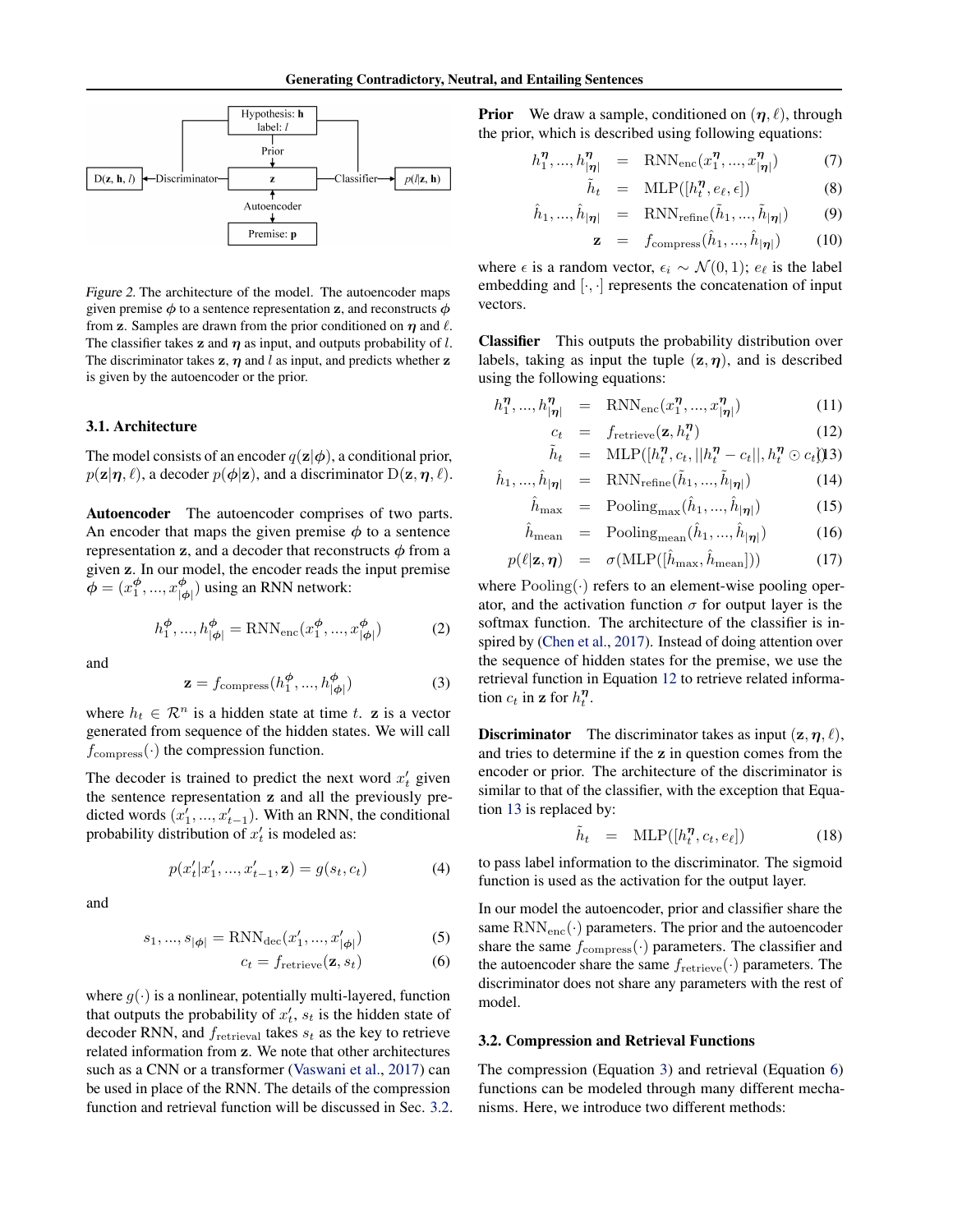<span id="page-3-0"></span>

Figure 3. *Memory Operation Selection Module* takes a pair of vector  $(k, v)$  as input, output a vector **o**. **k** provide the control signal for the layer to compute a weighted sum of candidate weight matrices. The obtained matrix is used as the weight matrix in a normal feedforward layer, that takes v as input and outputs o.

Mean Pooling can be used to compress the sequence of the hidden states:

$$
f_{\text{compress}}(h_1, ..., h_T) = \frac{1}{T} \sum_{t=1}^{T} h_t
$$
 (19)

and its retrieve counterpart directly returns z:

$$
f_{\text{retrieve}}(\mathbf{z}, s_t) = \mathbf{z}
$$
 (20)

Memory Operation Selection Module (MOSM) As an alternative to mean pooling, we use the architecture shown in Figure 3. A layer is defined as:

$$
\gamma = \text{softmax}(\Omega \mathbf{k}) \tag{21}
$$

$$
\tilde{\mathbf{W}} = \sum_{i=1}^{N_{\mathbf{W}}} \gamma_i \mathbf{W}_i \tag{22}
$$

$$
\mathbf{o} = \sigma(\tilde{\mathbf{W}}\mathbf{v}) \tag{23}
$$

where  $\sigma$  can be any activation function, **v** is the input vector, k is the control vector,  ${W_i}$  are  $N_w$  candidate weight matrices. For convenience, we denote the MOSM function as  $f_{\text{MOSM}}(\mathbf{v}, \mathbf{k})$ .

Thus, we can define the MOSM compression method as:

$$
f_{\text{compress}}(h_1, ..., h_T) = \tanh\left(\frac{1}{T} \sum_{t=1}^T f_{\text{MOSM}}(h_t, h_t)\right)
$$
\n(24)

The compression function uses  $\{h_t\}$  as both control and input vector, to write themselves into z. Because different  $h_t$ s select different combinations of candidate matrices, we can have different mapping function each different  $h_t$  at each time step.

$$
f_{\text{retrieve}}(\mathbf{z}, s_t) = f_{\text{MOSM}}(\mathbf{z}, s_t)
$$
 (25)

Retrieval functions use  $\{s_t\}$  as control vectors to retrieve information from z. Since the layer generates a different weight matrix for the feedforward path for different  $s_t$ , we can output different o for the same z.

### 3.3. Model Learning

Like most adversarial networks, the conditional adversarial autoencoder is trained with a gradient descent based method in two phases: the *generative* phase and the *discriminative* phase.

In the *generative* phase, the autoencoder is updated to minimize the reconstruction error of the premise. The classifier and the encoder are updated to minimize the classification error of the premise-hypothesis pair. The prior is also updated to optimize the classification error of  $p(\ell|\mathbf{z}, \boldsymbol{\eta})$ , where z is draw from the prior. The encoder and the prior are updated to confuse the discriminator.

In our initial experiments, we found that the samples from just the adversarial training alone results in wildly varied output sentences. To ameliorate this, we propose an *auxiliary loss*:

$$
\mathcal{L}_{\text{auxiliary}} = \min_{i \in (1,...,N)} \{ \text{NLL}(\boldsymbol{\phi}|\mathbf{z}_i) \}, \quad \mathbf{z}_i \sim p(\mathbf{z}|\boldsymbol{\eta}, \ell)
$$
\n(26)

where  $N$  is the number of samples that are drawn from prior. The auxiliary loss measures how far our generated premises are from the true premise when conditioned on the hypothesis and label. As shown in experiment the model has better generating diversity, while more samples were drawn during training.

One can view this auxiliary loss as a 'hard' version of taking the log average of the probability of  $N$  Monte-Carlo samples,

$$
-\log \mathbb{E}_{p(\mathbf{z}|\boldsymbol{\eta},\ell)}\left[p(\boldsymbol{\phi}|\mathbf{z})\right]
$$
 (27)

$$
\approx -\log \frac{1}{N} \sum_{i}^{N} p(\phi | \mathbf{z}_i), \qquad \mathbf{z}_i \sim p(\mathbf{z} | \boldsymbol{\eta}, \ell) \qquad (28)
$$

$$
= -\log \frac{1}{N} - \log \sum_{i}^{N} \exp \log p(\phi | \mathbf{z}_i)
$$
 (29)

$$
\leq -\log\frac{1}{N} + \min_{i \in (1,\dots,N)} -\log p(\boldsymbol{\phi}|\mathbf{z}_i)
$$
\n(30)

Since  $\log \frac{1}{N}$  is a constant, minimizing over the Equation 30 is the same as minimizing Equation 26.

In the *discriminative* phase, the discriminator is updated to tell apart the true z (generated using the prior) from the generated samples (given by autoencoder).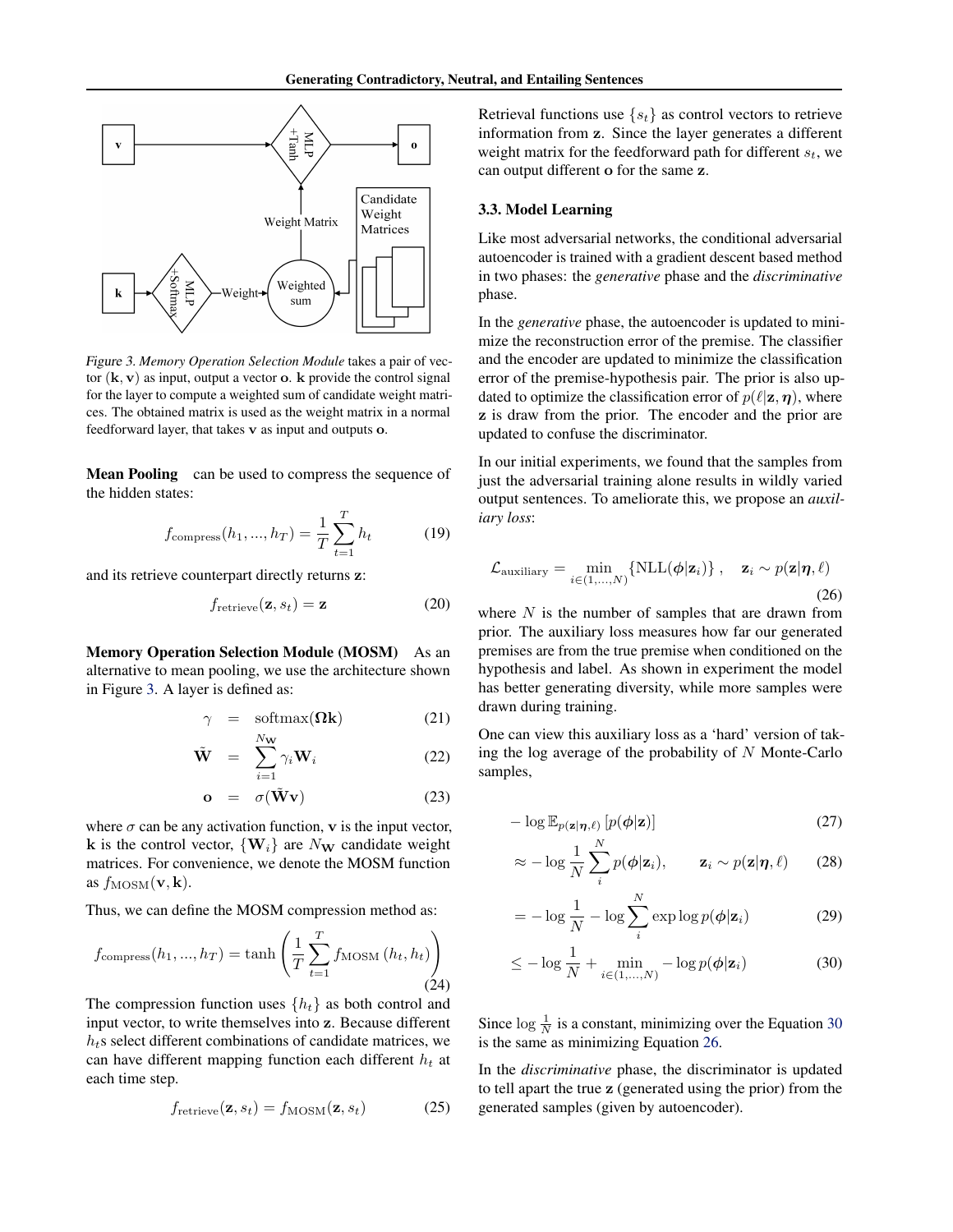# <span id="page-4-0"></span>4. Experiments

We use the Stanford Natural Language Inference (SNLI) corpus [\(Bowman et al.,](#page-7-0) [2015a\)](#page-7-0) to train and evaluate our models. From our experiments, we want to determine two things. First, do the sentences produced by the model form the correct textual entailment class on which it was conditioned on? Second, is there diversity among the sentences that are generated?

#### 4.1. Baseline Methods

For comparison, we use a normal RNN encoder-decoder as a baseline method. The model uses a bidirectional LSTM network as encoder. The encoder reads the input hypothesis into a sequence of hidden states  $\{h_t\}$ :

$$
h_1^{\eta}, \dots, h_{|\eta|}^{\eta} = \text{RNN}_{\text{enc}}(x_1^{\eta}, \dots, x_{|\eta|}^{\eta}) \tag{31}
$$

$$
z_{\eta} = f_{\text{compress}}(h_1^{\eta},..,h_{|\eta|}^{\eta}) \tag{32}
$$

Where  $f_{\text{compress}}(\cdot)$  can be the mean method or an MOSM. The distributed representation of label  $e_\ell$  and  $z_n$  are concatenated together to feed into a normal MLP network, which output the sentence representation z:

$$
\mathbf{z} = \text{MLP}([z_{\eta}, e_{\ell}]) \tag{33}
$$

The decoder compute the conditional probability distribution with equations:

$$
p(x'_{t}|x'_{1},...,x'_{t-1}) = g([s_{t},\mathbf{z}])
$$
\n(34)

$$
s_t = \text{RNN}_{\text{dec}}(x'_{t-1}, s_{t-1})\tag{35}
$$

Thus, the baseline model share a similar architecture with prior and decoder in our model, while the randomness been toke out.

#### 4.2. Experiment Settings

For all models, RNN<sub>enc</sub> and RNN<sub>refine</sub> are 2-layers bidirectional LSTM [\(Hochreiter & Schmidhuber,](#page-8-0) [1997\)](#page-8-0),  $RNN_{\text{dec}}$  are 2-layers uni-directional LSTM. The dimension of hidden state, embeddings and latent representation z are 300. When training, optimization is performed with Adam using learning rate  $lr = 0.001$ ,  $\beta_1 = 0$ ,  $\beta_2 = 0.999$ and  $\sigma = 10^{-8}$ . We carry out gradient clipping with maximum norm 1.0. We train each model for 30 epoch. For each iteration, we randomly choose to run the generative phase or discriminative phase with probability 0.5 : 0.5. Since we didn't observe significant benefit from using Beam Search, all premises are generated using greedy search.

#### 4.3. Quality Evaluation

In order to evaluate the quality of the samples from our model, we trained two state-of-the-art models for SNLI: (1)

Table 1. Classification accuracies for different state-of-the-art models on our samples. The row labeled RANDOM we randomly permuted the premises of the original test set and ran them through the classifiers to test for the models' reliance on just the hypothesis for classification.

| MODEL                         | DHN   | <b>ESIM</b> |
|-------------------------------|-------|-------------|
| RANDOM                        | 42.7% | $41.1\%$    |
| <b>BASELINE</b> (MEAN)        | 59.6% | 59.6%       |
| <b>BASELINE (MOSM)</b>        | 62.7% | 62.6%       |
| $MOSM$ ( $N=1$ , -CLASSIFIER) | 67.2% | 67.3%       |
| <b>MOSM (-AUXILIARY LOSS)</b> | 63.2% | 60.6%       |
| $MEAN (N=1)$                  | 64.4% | 62.4%       |
| $MEAN (N=10)$                 | 64.3% | 62.3%       |
| $MOSM(N=1)$                   | 76.1% | 75.9%       |
| $MOSM(N=10)$                  | 72.6% | 71.8%       |

Densely Interactive Inference Network (DIIN)<sup>1</sup> [\(Gong et al.,](#page-8-0) [2017\)](#page-8-0), (2) Enhanced Sequential Inference Model  $(ESIM)^2$ [\(Chen et al.,](#page-8-0) [2017\)](#page-8-0).

In our experiments, we found that it is possible to achieve an accuracy of 68% on SNLI label prediction by training a classifier using *only* the hypothesis as input. This calls into question how much the classification models rely on just the hypothesis for performing its task. To investigate this phenomena further, we randomly permuted the premises of the original test set and passed these new (random) permishypothesis pairs to the classifiers. The results are shown in the row labelled RANDOM in Table 1. We were satisfied that at 42.7% and 41.1%, the classification models (both DIIN and ESIM) were not relying entirely on the hypothesis for prediction.

We sampled 9845 hypotheses from the test set, and produced  $\phi$  for each example with the given  $\ell$ . The  $(\eta, \phi, \ell)$  triplet was then passed to the classifiers and evaluated for accuracy. Both classification models perform at ∼88% accuracy, but, while they were not perfect, they provided a good probe for how well our models were generating the required sentences. Table 1 shows the accuracy of prediction on the respective models. Both the DIIN and ESIM models give similar results.

Our results show that using the MOSM gives an improvement over just taking the mean. Using the adversarial training also results in some gains, which suggests that training the model with the 'awareness' of the distribution over the representation space results in better quality samples. Us-

<sup>&</sup>lt;sup>1</sup>https://github.com/YichenGong/Densely-Interactive-Inference-Network <sup>2</sup>https://github.com/lukecq1231/nli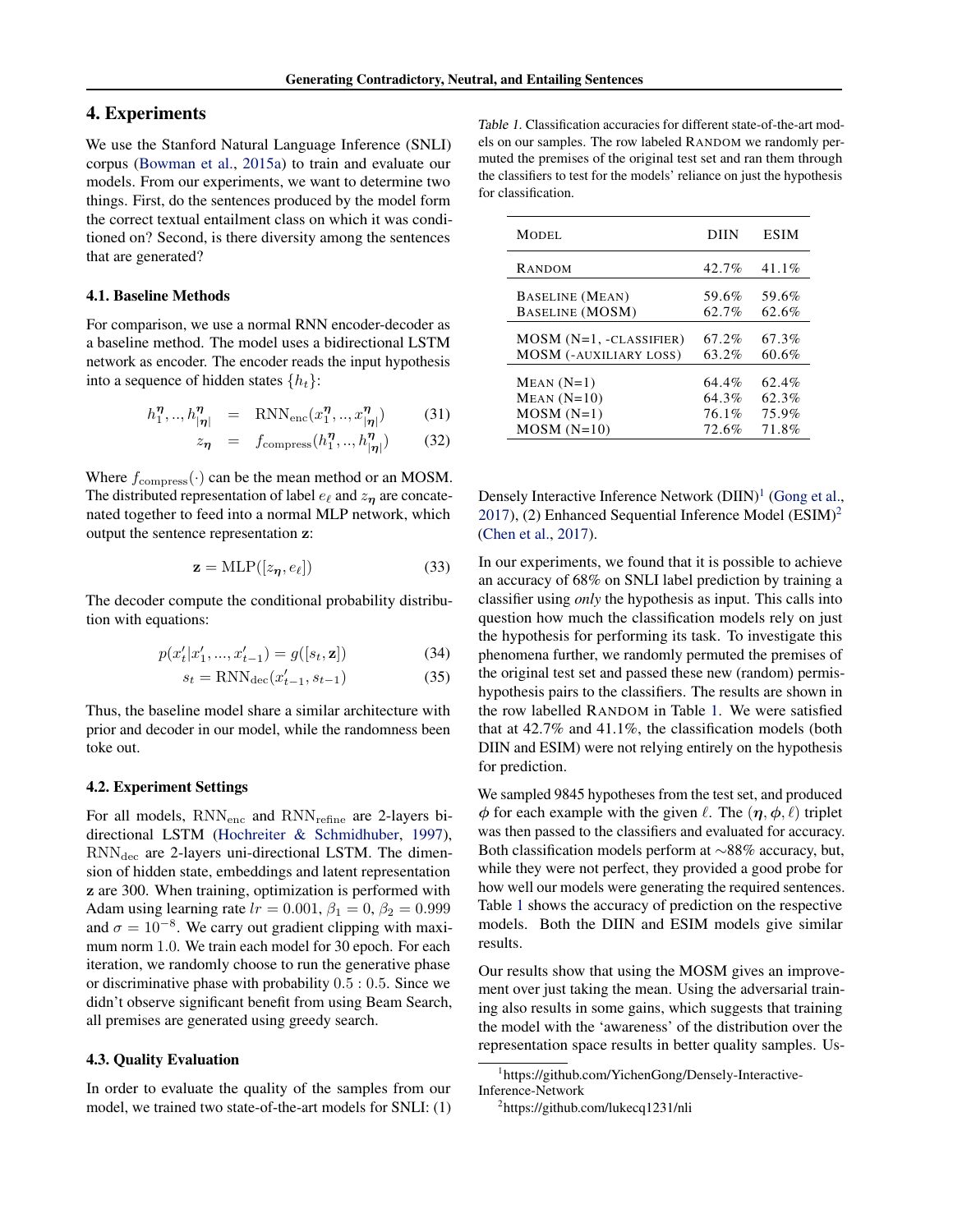Table 2. The confusion matrix for the samples from the best model  $MOSM (N = 1)$ 

| LABEL \PRED.         | ENT.  | NEUT.    | CONT.    |
|----------------------|-------|----------|----------|
| <b>ENTAILMENT</b>    | 67.8% | 20.9%    | 11.4%    |
| NEUTRAL              | 6.6%  | $76.7\%$ | $16.7\%$ |
| <b>CONTRADICTION</b> | 2.9%  | $12.8\%$ | $84.4\%$ |

ing the adversarial training in conjunction with the MOSM layer gives us the model with the best performance. We also performed ablation tests, removing certain components of the model from the training to see how it affects the quality of samples. The difference between our best model against  $MOSM$  ( $N = 1$ , -CLASSIFIER) suggests that the classifier plays in important role in ensuring z is a representation in the right class. In our experiment removing the auxiliary loss, we still achieve an accuracy ∼61%. However, looking at the samples for this iteration of the model, while having some concepts in common with the hypothesis, the sentences in general are more nonsensical in comparison to those trained with the auxiliary loss (See an example in Figure [6\)](#page-6-0).

The confusion matrix produced when evaluating our best model (MOSM,  $N = 1$ ) on DIIN shows us where the classification model and our generative model agree (See Table 2). In our RANDOM experiments, we find that the model has a bias towards predicting contradictions. This is observed here as well, with contradictions being the category with the highest agreement. We therefore cannot conclude that contradictions are easier for our model to generate. Also, using the original test set, the category in which DIIN performs the best is entailment, with a precision of 89.1% compared to 84.3% for neutral and 88.4% for contradiction. This suggests that generating suitable premises that entail the hypothesis is the hardest task for the model.

We also want to study how the classifier component of our model affects the generation of good samples. As shown in Figure 4, "Z precision" is higher then 0.9. This suggests that the classifier provides a strong regularization signal to the sentence representation z. Because the autoencoder is not perfect, we do not observe the the same sample classification precision after z is decoded. However, we still observe a synchronous improvement of both sample and valid precision. It is therefore reasonable to expect that a better classifier and a better autoencoder would result in better generated premises.

#### 4.4. Diversity Evaluation

In order to evaluate the diversity of samples given by our model, we compute the BLEU score between to premises



Figure 4. Different classification precisions given by our classifier in our model (MOSM, N=10) during training. Sample Precision shows the probability that classifier predicts correct label for generated premise and related real hypothesis. Valid precision shows the probability that classifier predicts correct label for real premise and real hypothesis. Z precision shows the probability that the feedforward network  $f_{\text{classify}}(\mathbf{z}, z_{\eta})$  predicts correct label  $\ell$ , for given  $\eta$ ,  $\ell$  and z drawn from prior  $p(\mathbf{z}|\eta, \ell)$ .

generated conditioned on the same hypothesis and label. In other words, given a triple  $(\phi_i, \eta_i, \ell_i)$  from test set, we draw two different samples  $(\mathbf{z}_{i1}, \mathbf{z}_{i2})$  from the prior distribution  $p(\mathbf{z}|\boldsymbol{\eta}_i, \ell_i)$ . Then the decoder generates two premises  $(\phi_{i1}, \phi_{i2})$  using greedy search conditioned on  $(\mathbf{z}_{i1}, \mathbf{z}_{i2})$  respectively. The similarity score between generated premises is then estimated by:

$$
BLEU_i = \frac{1}{2} (BLEU(\mathbf{z}_{i1}, \mathbf{z}_{i2}) + BLEU(\mathbf{z}_{i2}, \mathbf{z}_{i1}))
$$
. (36)

For comparison, we also compute the BLEU score between real premise and generated premise  $(\phi_i, \phi_{i1})$ . The average of diversity score between two generated premises is noted as BLEU<sub>SS</sub>, the one between real and generated premises is noted as  $BLEU_{RS}$ . Since it is not necessary have n-gram match between premises, BLEU score can be inaccurate on some data points. We employ the Smoothing technique 2 described in [Chen & Cherry](#page-8-0) [\(2014\)](#page-8-0).

As shown in Table [3,](#page-6-0) when we increase the number of samples  $N$  in the auxiliary loss, the diversity of samples increases for both mean pooling and MOSM. This can serve as empirical evidence that the diversity of our model can be controlled by choosing a different hyper-parameter N. The higher BLEU<sub>RS</sub> given by MOSM method could be interpreted as real premise is more close to the center of mass of prior distribution. We also observe a gap between  $BLEU_{RS}$  and  $BLEU_{SS}$ . The gap shows that the sampled premise is still relatively similar between themselves. After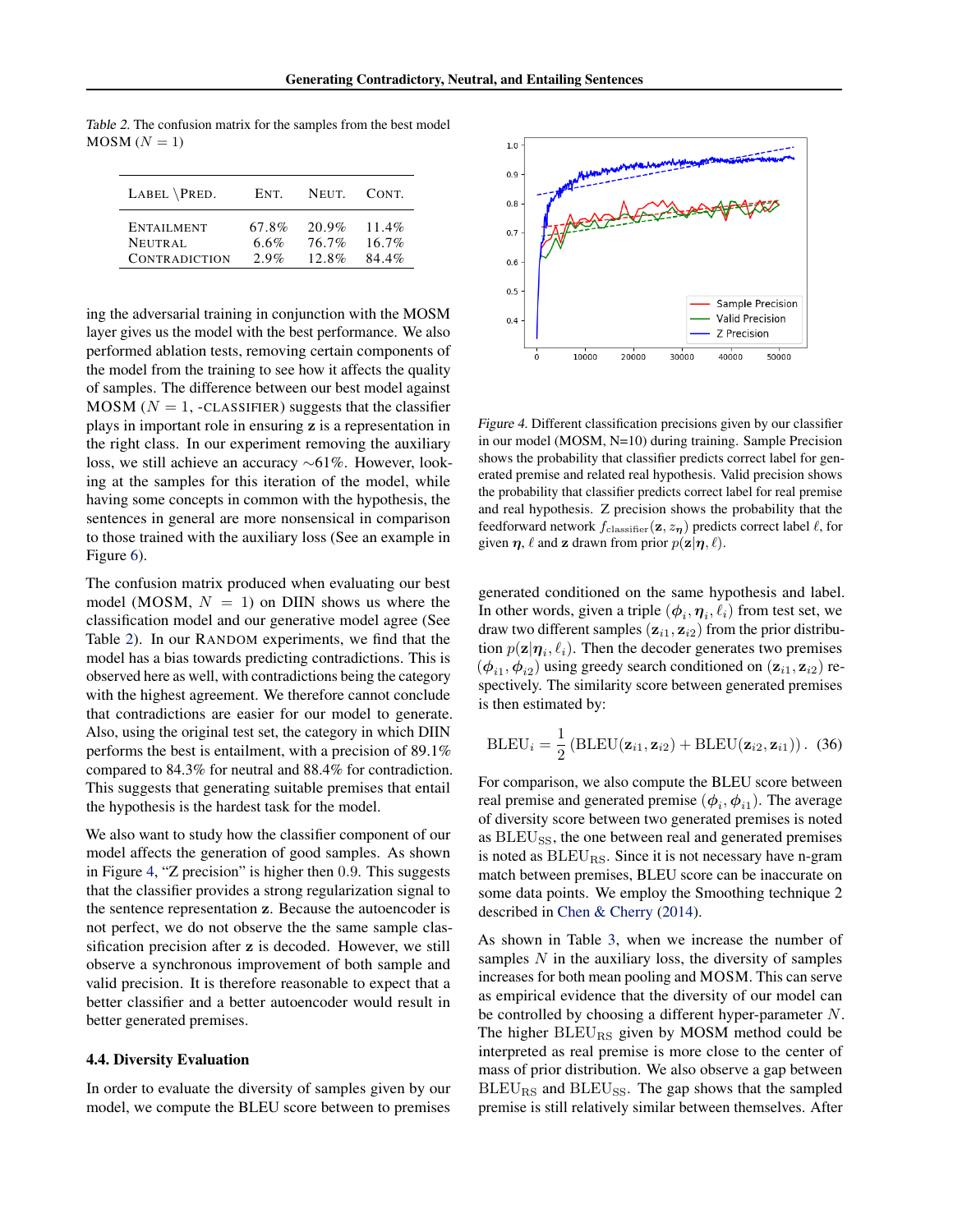<span id="page-6-0"></span>

| MODEL.                    | <b>BLEU<sub>RS</sub></b> | <b>BLEU<sub>SS</sub></b> |
|---------------------------|--------------------------|--------------------------|
| <b>BASELINE</b> (MEAN)    | 14.4                     | N/A                      |
| <b>BASELINE (MOSM)</b>    | 14.7                     | N/A                      |
| $MOSM (N=1, -CLASSIFIER)$ | 14.4                     | 46.7                     |
| MOSM (-AUXILIARY LOSS)    | 10.3                     | 14.8                     |
| $MEAN (N=1)$              | 11.9                     | 27.9                     |
| $MEAN (N=10)$             | 11.3                     | 17.3                     |
| $MOSM(N=1)$               | 14.2.                    | 38.9                     |
| $MOSM(N=10)$              | 13.2                     | 22.5                     |

Table 3. BLEU score for different models



Figure 5. Visualization of the effect of auxiliary loss with multiple samples. For a pair of  $(\phi, \eta)$ , we repeat 100 times the process of compute auxiliary loss (N=10) in Equation [26.](#page-3-0) Blue points represent  $z_i$  selected by minimum function, green points represent  $z_i$  that are not selected. Our model (MOSM, N=10) is used for computing z and perplexities. t-SNE is used to visualize highdimensional data [\(Maaten & Hinton,](#page-8-0) [2008\)](#page-8-0).

removing the classifier, we observe an increase in BLEU<sub>SS</sub>. One possible explanation is that classifier prevents the prior from overfitting the training data. We observe an decrease in both BLEU scores, after removing the auxiliary loss. However, Table [1](#page-4-0) and Figure 6 shows that removing auxiliary loss give low quality samples.

While the auxiliary loss is essential for the prior and the decoder to learn to cooperate, using an auxiliary loss where  $(N = 1)$  will collapse the prior distribution; instead of a distribution, the prior will learn to ignore the random input and deterministically predict z. As shown in Figure 5, the auxiliary loss ( $N = 10$ ) only passes gradients to the zs in the left region of the distribution. As a result, samples drawn from right region have a significant lower chance receive gradient from decoder, while the entire region receives gra-

#### SAMPLES FROM MOSM (N=10)

H: a worker stands over a bread display .

L: Entailment

- S1: a man in a blue shirt is preparing food in a kitchen .
- S2: a man in a blue shirt is washing a window .

H: there is a jockey riding a horse.

- L: Entailment
- S1: a horse rider on a bucking horse .
- S2: a jockey riding a horse in a rodeo.

H: a man sitting on the couch reading a book . L: Contradiction

S1: a man is sitting on a bench with his hands in his pockets. S2: a man in a blue shirt is standing in front of a store.

H: a baby in his stroller outside .

L: Contradiction

- S1: a woman is sitting on a bench next to a baby.
- S2: a woman is sitting on a bench in a park .

H: the man is being watched .

L: Neutral

S1: a man jumps from a bridge for an elderly couple at a beach . S2: a man in a blue shirt is standing in front of a building .

H: there is a human selling hot dogs .

L: Neutral

S1: a person is standing in front of a food cart.

S2: a woman in a white shirt is standing in front of a counter selling food .

SAMPLES FROM MOSM (-AUXILIARY LOSS)

H: a restaurant prepares for a busy day . L: Neutral S1: a pink teenager prepares on a tune on the roots.

S2: a UNK restaurant dryer for a canvas.

Figure 6. Example sentence generated by our model (MOSM, N=10). H is the hypothesis, L is the label, S1 is the first sample, and S2 is the second sample. The samples shown below the line are drawn from a model trained without the auxiliary loss.

dients from the discriminator and classifier. Therefore, the prior distribution can expand to more regions, but only those regulated by discriminator and classifier. This will increase the diversity of samples. However, we also observe that the precision slightly decreases in Table [1.](#page-4-0) This suggests that the discriminator and classifier in our model are not perfect for regularizing the prior distribution.

#### 4.5. Samples

Figure 6 shows several examples generated by our model (MOSM, N=10). These example shows that our model can generate a variety of different premise while keep the correct semantic relation. Some of subjects in hypothesis are correctly replace by synonyms (e.g. "jocky" is replaced by "horse rider", "human" is replaced by "person" and "woman"). The model also get some potential logical relation correct (e.g. "reading a book" is contradicted by "with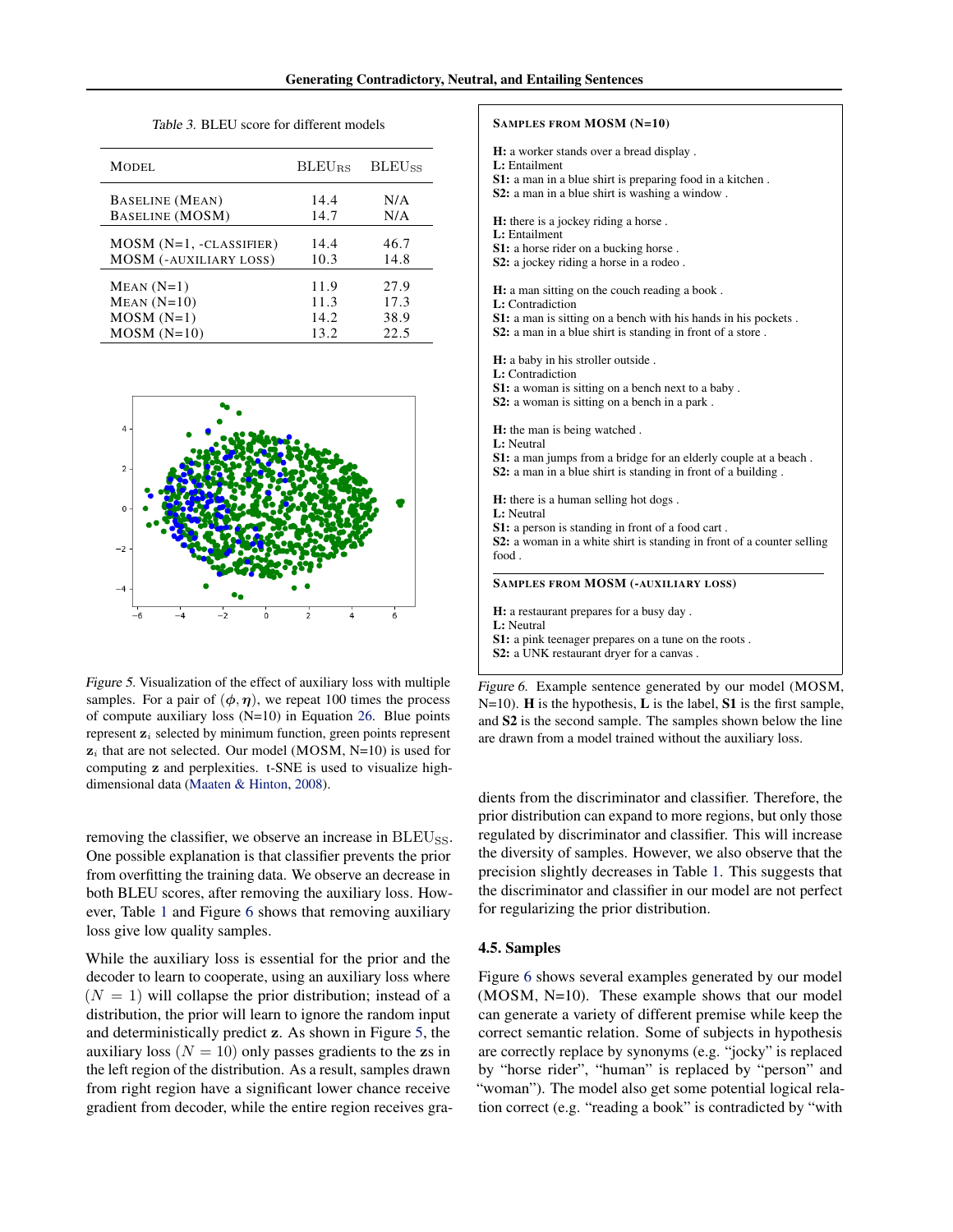<span id="page-7-0"></span>his hands in his pockets", "stands over a bread display" can either means "washing a window" or "preparing food in a kitchen").

However, we also observe that the model tries to add "a blue shirt" for most "man"s in the sentences, which is one of the easiest way to add extra information into the model. The phenomenon aligned with well-known *model collapse* failure case for most adversarial training based method. This observation give an explanation for the relatively higher BLEU between sample. The model also have some bias while generating premise (e.g. when hypothesis mention "a baby", the premise automatically mention "a woman"), which aligns with the recent discovery that visual recognition tasks model tend to output biased predictions [\(Zhao](#page-8-0) [et al.,](#page-8-0) [2017\)](#page-8-0).

# 5. Discussion

The broader vision of our project is to attain logical control for language, which we believe will allow us to perform better across many natural language applications. This is most easily achieved at the word-level, by adding or removing specific words to a sentence, using word generation rules based on language-specific grammars. However, just as distributed word representations can be meaningfully combined [\(Mikolov et al.,](#page-8-0) [2013\)](#page-8-0) with good outcomes, we believe that sentence-level representations are the way forward for manipulation of text.

The kind of control we seek to model, specifically, is characterized by the logical relationships between sentence pairs. Controlling semantic representation by modeling logical relationship between the input and output sentences has many potential use cases. Returning to the task of multidocument summarization discussed in the introduction, operating in the semantic space allows one to abstract the information of a document. Controlling the logical relationships among sentences provides a new way to think about what a summary is. Ideally, when multiple sources of information are given, we would like the output summary  $\phi$ generated by a machine to be entailable by the union of inputs  $(\cup_{j\in\mathcal{J}} \eta_j) \models \phi^{3}$ . This addresses the problem of precision: the resulting summary now has a subset of the information available in the union of all the given hypotheses.

To address the problem of recall, we need the resulting summary to entail each one of the individual hypotheses:  $\wedge_i(\boldsymbol \phi \models \boldsymbol \eta_j)$  Together, these two criteria form a clear formal definition for multi-document summarization,

$$
\{\phi : \wedge_i(\phi \models \eta_j) \wedge (\cup_{j \in \mathcal{J}} \eta_j) \models \phi\}
$$

which represents the set of all possible  $\phi$  that fit the criteria.

In our paper, we toyed with the possibility of modeling the set {  $\phi$  :  $\phi$  |=  $\eta$  } by training a model with a distribution over different premises in the latent space z. A good subsequent step would be modelling the first part of our logical description of multi-document summarisation,

$$
\{\phi\,:\,\wedge_{i\in\mathcal{J}}(\phi\models\eta_j)\}=\cap_{i\in\mathcal{J}}\{\phi\,:\,\phi\models\eta_j\,\}
$$

This suggests a possible avenue for producing such a premise is finding the intersection of the distribution over z for two given hypotheses that are likely enough to occur.

Future work can explore the possibility of this and determining the union of the hypotheses entailing the given premise.

# 6. Conclusion

We have proposed a model that generates premises from hypotheses with an intermediate latent space, which we interpret as different possible premises for a given hypothesis. This was trained using a Conditional Adversarial Autoencoder. This paper also proposed the Memory Operation Selection Module for encoding sentences to a distributed representation that uses attention over different operations in order to encode the input. The model was evaluated for quality and diversity. In terms of quality, we used two stateof-the-art models for the RTE task on SNLI, and the samples generated by our best model were able to achieve an accuracy of 76.1%. For diversity, we compared the BLEU scores between the real premises and the generated premises, and the BLEU scores between the generated premises. In this regard, while our model is able to generate different premises for each hypothesis, there is still a gap between when compared to the similarities to the real premises. Looking at the samples, we note that the additional details that our model generates tend to repeat, and correspond to some type of mode collapse.

The task of performing reasoning well with natural language still remains a challenging problem. Our experiments demonstrate that while we can generate sentences with the logical entailment properties we desire, there is still much to be done in this direction. We hope with the new lens on some NLP tasks as natural language manipulation with logical control, new perspectives and methods will emerge to improve the field.

## References

Bowman, Samuel R., Angeli, Gabor, Potts, Christopher, and Manning, Christopher D. A large annotated corpus for learning natural language inference. In *Proceedings of the 2015 Conference on Empirical Methods in Natural Language Processing (EMNLP)*. Association for Computational Linguistics, 2015a.

Bowman, Samuel R, Vilnis, Luke, Vinyals, Oriol, Dai, An-

<sup>&</sup>lt;sup>3</sup>Here we assume there are no conflicting details.